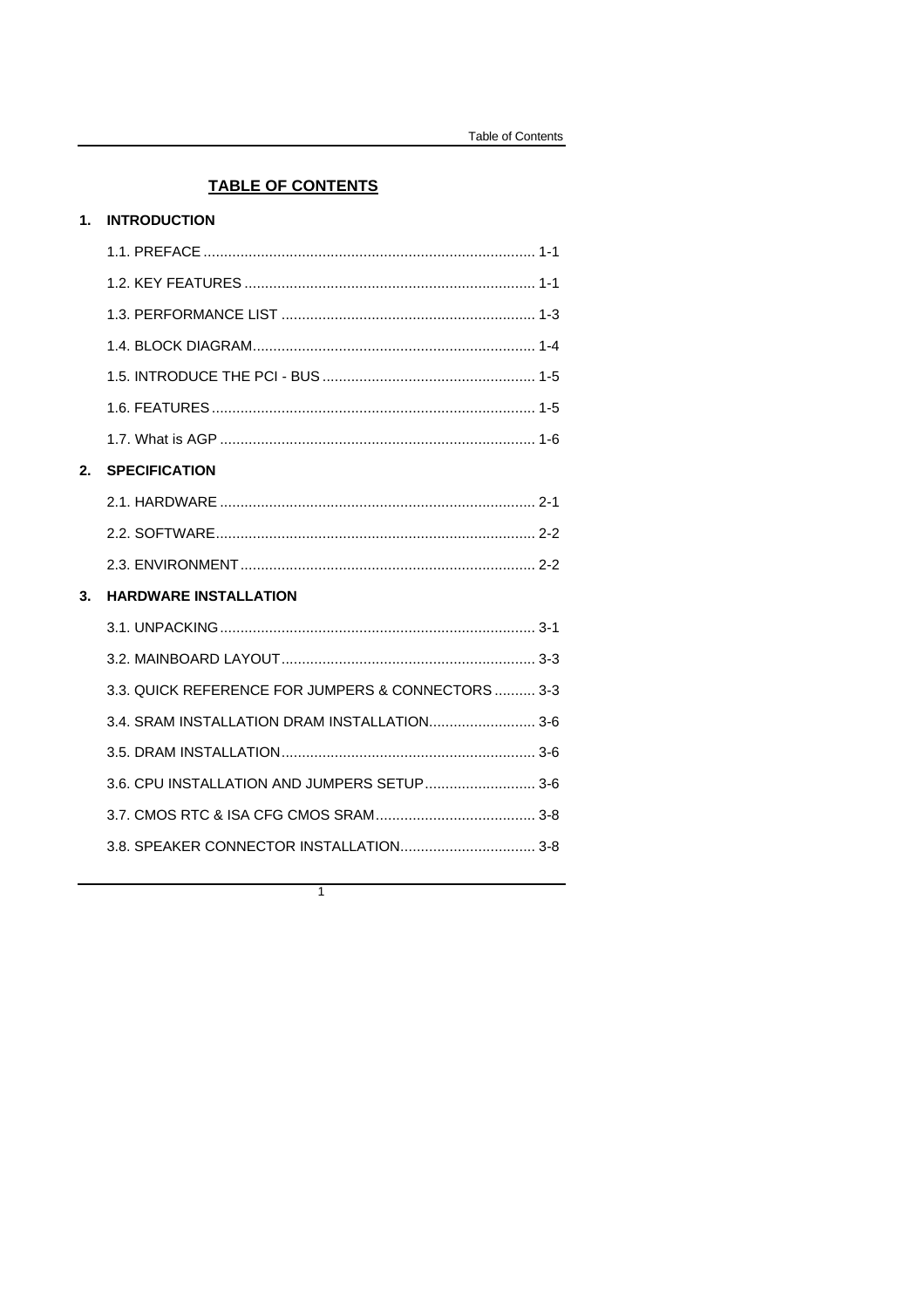|    | 3.9. HARDWARE RESET SWITCH CONNECTOR INSTALLATION3-8        |  |
|----|-------------------------------------------------------------|--|
|    |                                                             |  |
|    |                                                             |  |
| 4. | <b>BIOS CONFIGURATION</b>                                   |  |
|    |                                                             |  |
|    |                                                             |  |
|    |                                                             |  |
|    |                                                             |  |
|    | 4.3.2. Status Page Setup Menu / Option Page Setup Menu  4-3 |  |
|    |                                                             |  |
|    |                                                             |  |
|    |                                                             |  |
|    |                                                             |  |
|    |                                                             |  |
|    |                                                             |  |
|    |                                                             |  |
|    |                                                             |  |
|    |                                                             |  |
|    |                                                             |  |
|    |                                                             |  |
|    |                                                             |  |
|    |                                                             |  |

2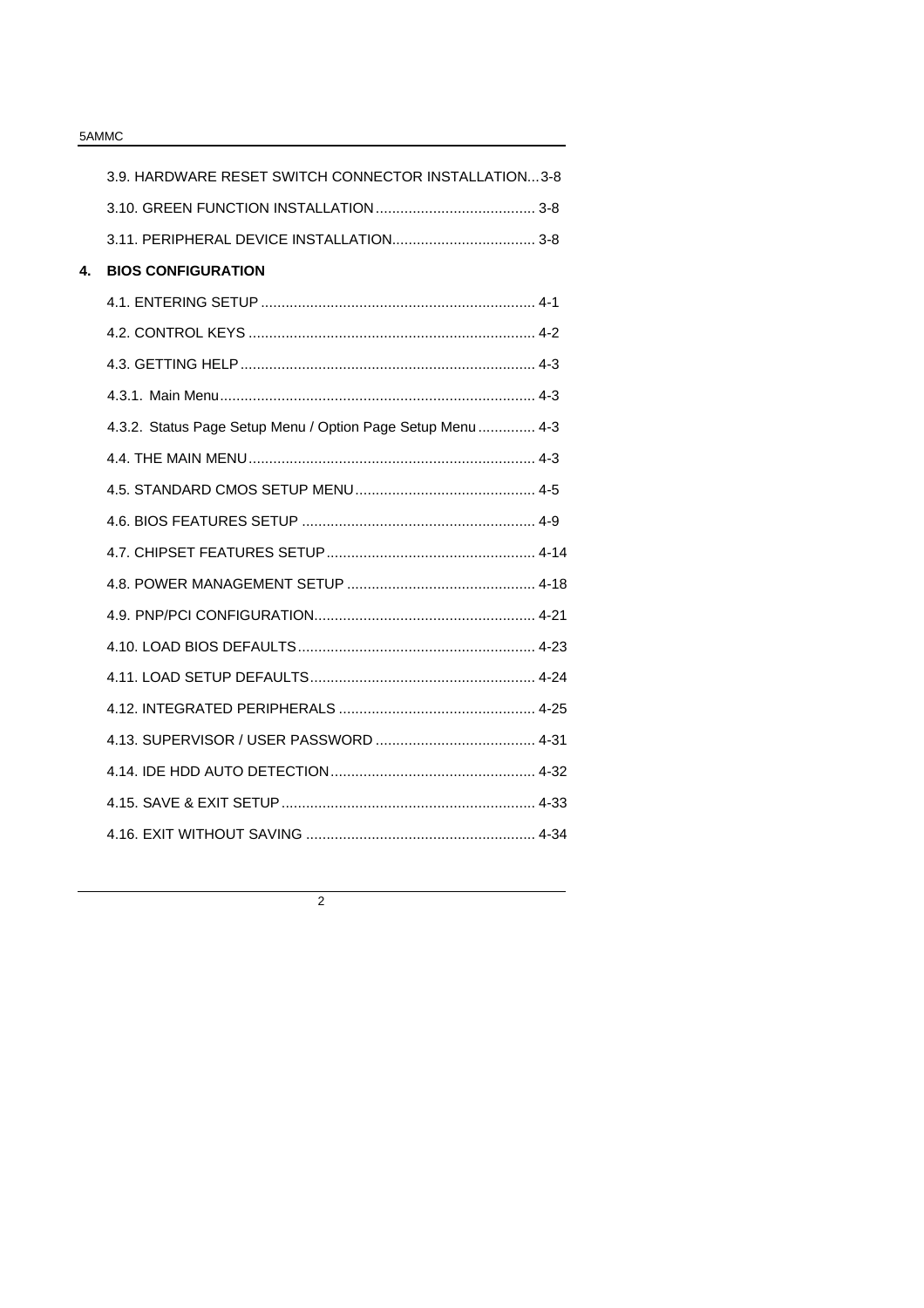|  | Table of Contents |
|--|-------------------|
|  |                   |

 $\overline{1}$ 

L.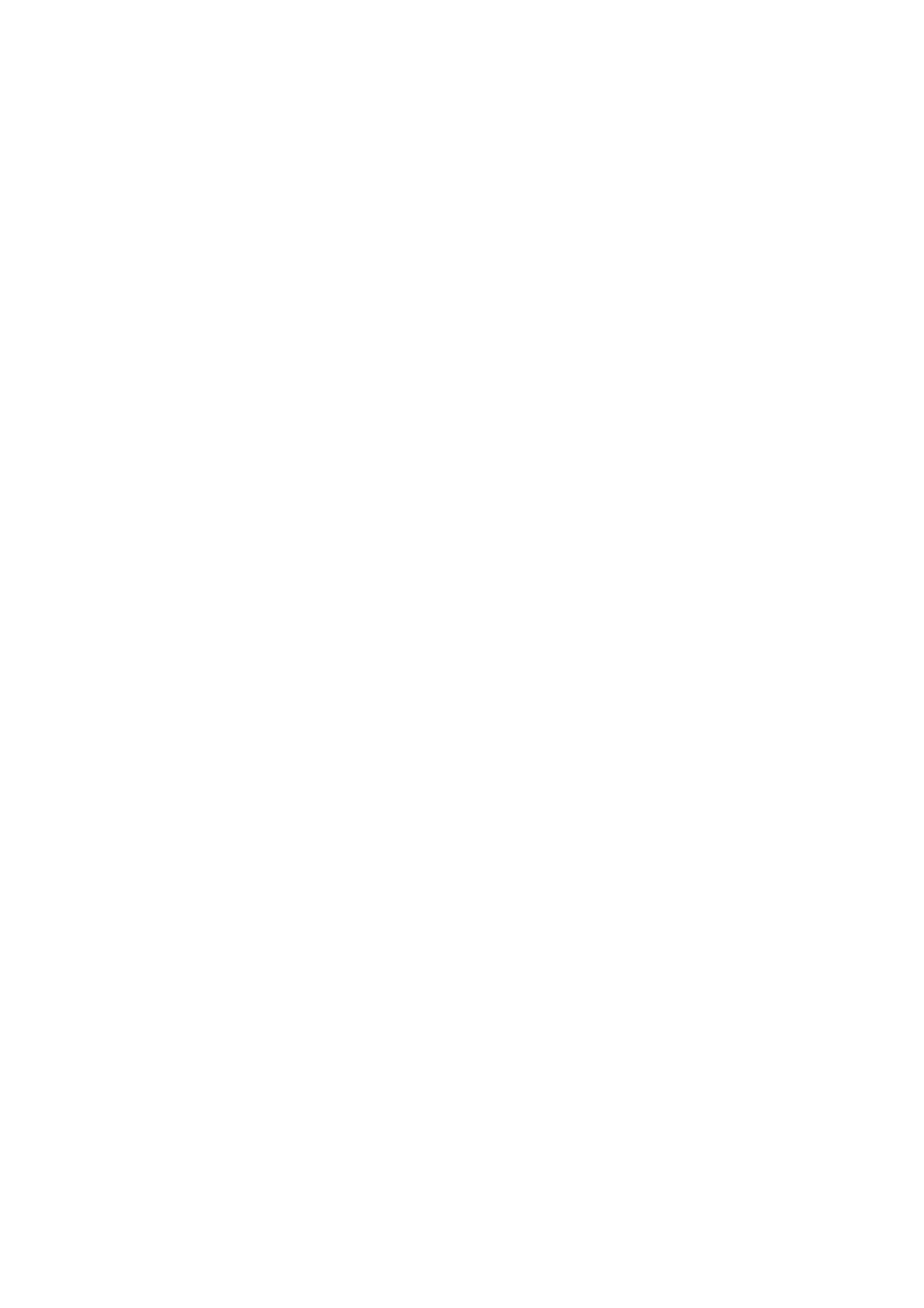# **1. INTRODUCTION**

# **1.1. PREFACE**

Welcome to use the **5AMMC** motherboard. The motherboard is a Pipeline 512 KB CACHE Pentium<sup>®</sup> Processor based PC/AT compatible system with ISA bus and PCI Local Bus, and has been designed to be the fastest PC / AT system. There are some new features allow you to operate the system with the performance you want.

This manual also explains how to install the motherboard for operation, and how to set up your CMOS CONFIGURATION with BIOS SETUP program.

# **1.2. KEY FEATURES**

- □ Pentium<sup>®</sup> Processor based PC / AT compatible mainboard with PCI / ISA / AGP Bus.
- □ 3 PCI Bus slots, 2 ISA Bus slots.
- □ Supports :

| • Pentium <sup>®</sup> Processor | : $133/166/200$ MHz; MMX (166 / 200 / 233) |
|----------------------------------|--------------------------------------------|
| $\bullet$ AMD                    | $: K6-(166/200/233/266/300)$               |
|                                  | K6-2(266 / 300 / 333 / 350 / 380 / 400)    |
| $\bullet$ Cyrix/IBM              | : 6x86MX (PR166 / PR200 / PR233 / PR266) ; |
|                                  | MC PR300/PR333                             |
| $\bullet$ IDT                    | $\therefore$ C6-(200 / 225 / 266)          |

- □ Supports true 64 bits CACHE and DRAM access mode.
- q Supports 321 Pins (Socket 7) ZIF white socket on board.
- □ Supports 512 KB Pipeline Burst Sync. 2<sup>nd</sup> Level Cache.

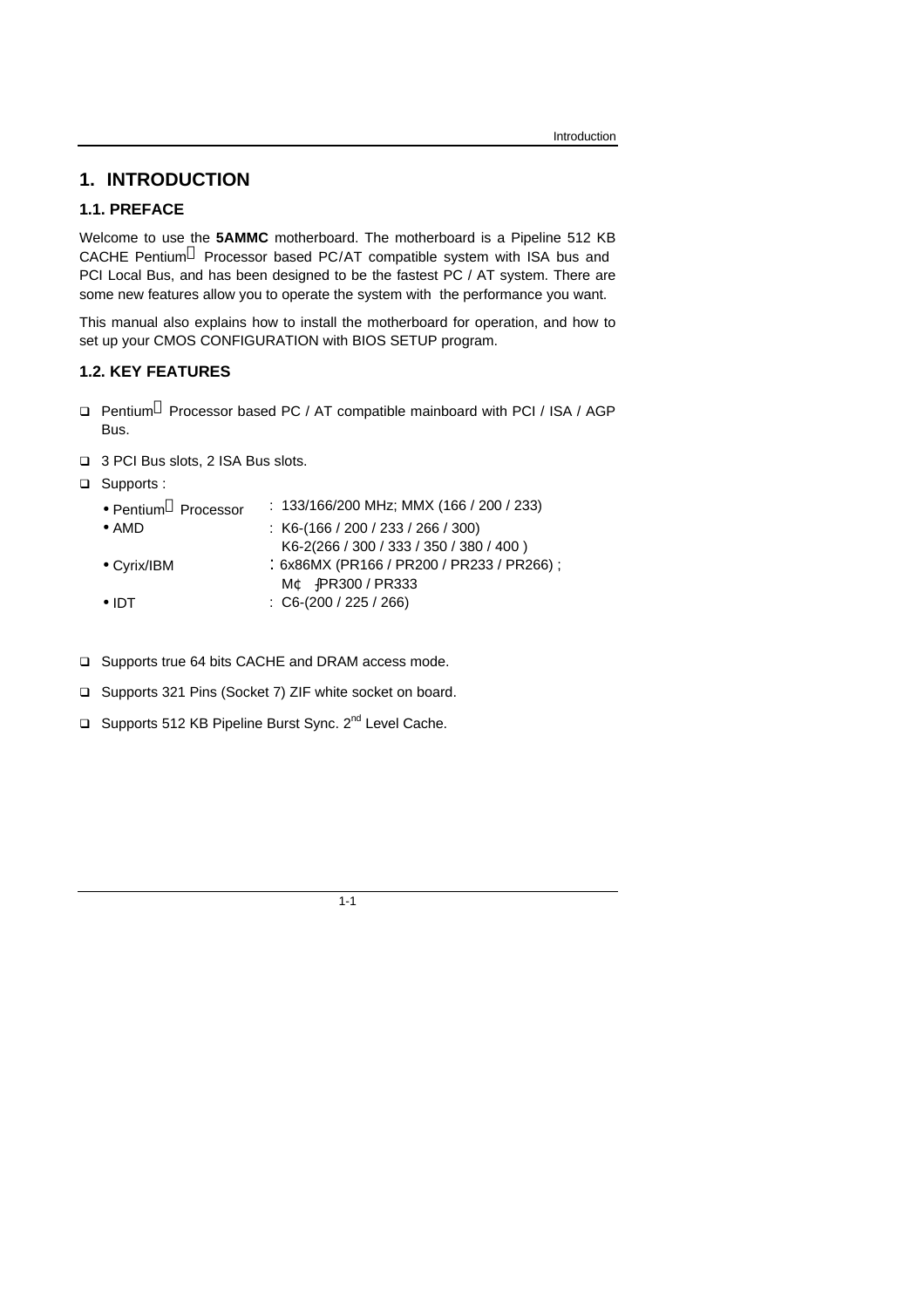- q CPU L1 / L2 Write-Back cache operation.
- □ Built-in **ATi RAGE IIC** graphics acceleration chip (4MB SGRAM).
- q Built-in PCI **ESS SOLO-1 ES1938S** audio chip.
- □ Supports external Modem Ring-On on COM A and COM B.
- □ Supports Wake-up on LAN (J2).
- q Supports 8 512 MB DRAM memory on board.
- q Supports 2x168 pin 64/72 Bit DIMM module.
- □ Supports 2-channel Enhanced PCI IDE ports for 4 IDE Devices.
- q Supports 2xCOM (16550), 1xLPT (EPP / ECP), 1x1.44MB Floppy port.
- □ Supports Green function, Plug & Play function.
- q Licensed AWARD BIOS, 2MB bit FLASH RAM for BIOS update.
- q 24.38cmx20cm, Micro ATX Form factor.
- □ Supports USB port & PS/2 Mouse and K/B port.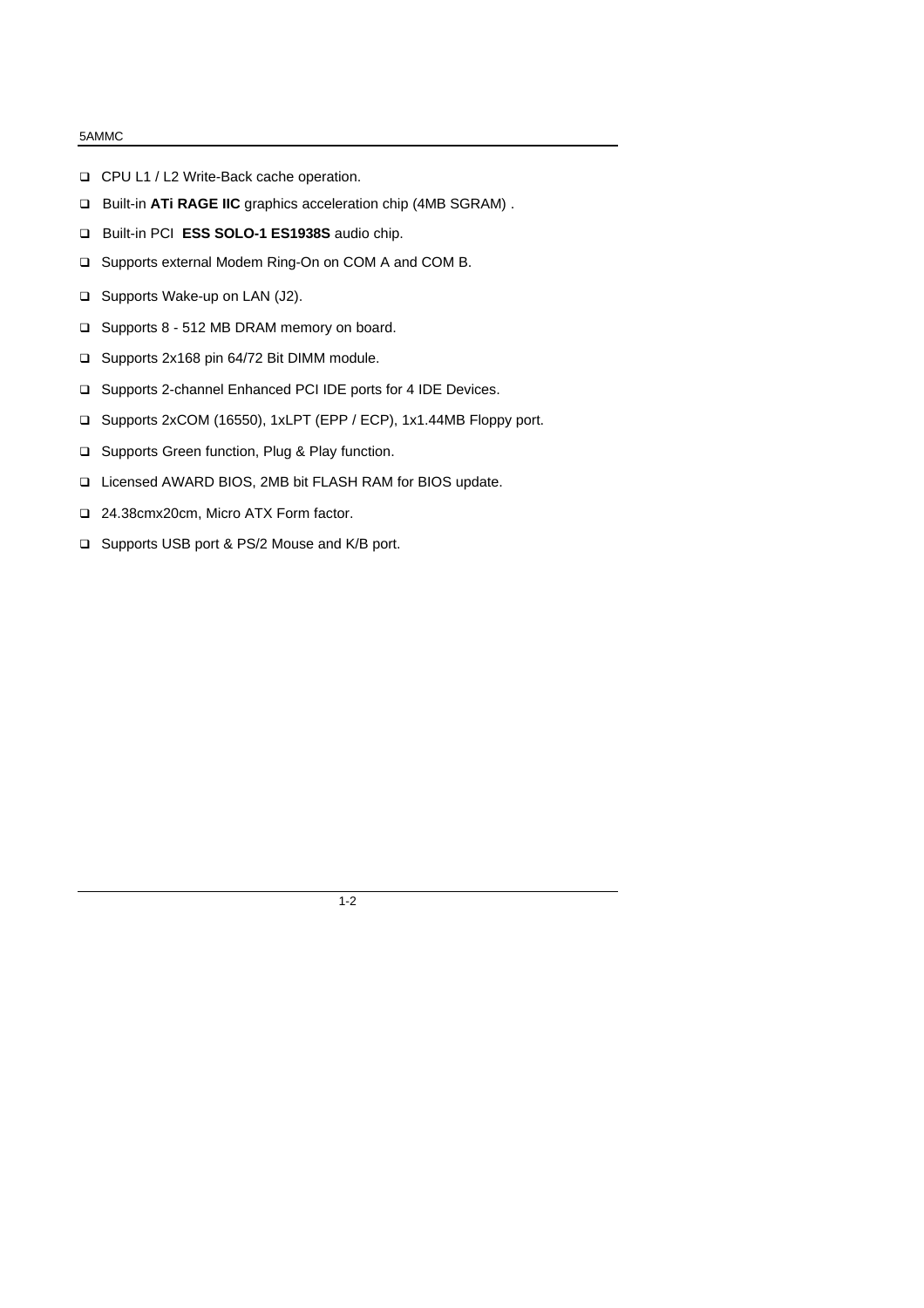# **1.3. PERFORMANCE LIST**

The following list of performance data is the testing results of some popular benchmark testing programs.

These data are just referred by users, and there is no responsibility for different testing data values gotten by users. (The different Hardware & Software configuration will result in different benchmark testing results.)

- CPU Pentium<sup>®</sup> Processor MMX-233 MHz, Cyrix 6x86MX-PR233, AMD K6-2 300
- DRAM (64 × 2) MB SDRAM (LGS GM72V66841CT7J)
- CACHE SIZE 512 KB
- DISPLAY Onboard ATi RAGE IIC AGP Card (4MB SGRAM)
- STORAGE Onboard IDE (Seagate ST34520A)
- O.S. Windows® NT 4.0
- DRIVER Display Driver at 1024 x 768 x 256 colors x 75Hz. ALi Bus Master IDE Driver

| Processor                     | Intel-MMX 233MHz<br>(66x3.5) | AMD K6-2 300<br>(100x3) | Cyrix 6x86MX-<br>PR233 (75x2.5) |
|-------------------------------|------------------------------|-------------------------|---------------------------------|
| Winbench98<br>CPU mark32      | 468                          | 769                     | 468                             |
| <b>FPU Winmark</b>            | 916                          | 984                     | 424                             |
| <b>Business Diskl</b>         | 1890                         | 2020                    | 1850                            |
| Hi-End Diskl                  | 4110                         | 4710                    | 3980                            |
| <b>Business Graphics</b>      | 102                          | 145                     | 103                             |
| Hi-End Graphics               | 112                          | 162                     | 120                             |
| Winstone98<br><b>Business</b> | 21.9                         | 29                      | 21.7                            |
| Hi-End                        | 23.4                         | 29.9                    | 22.3                            |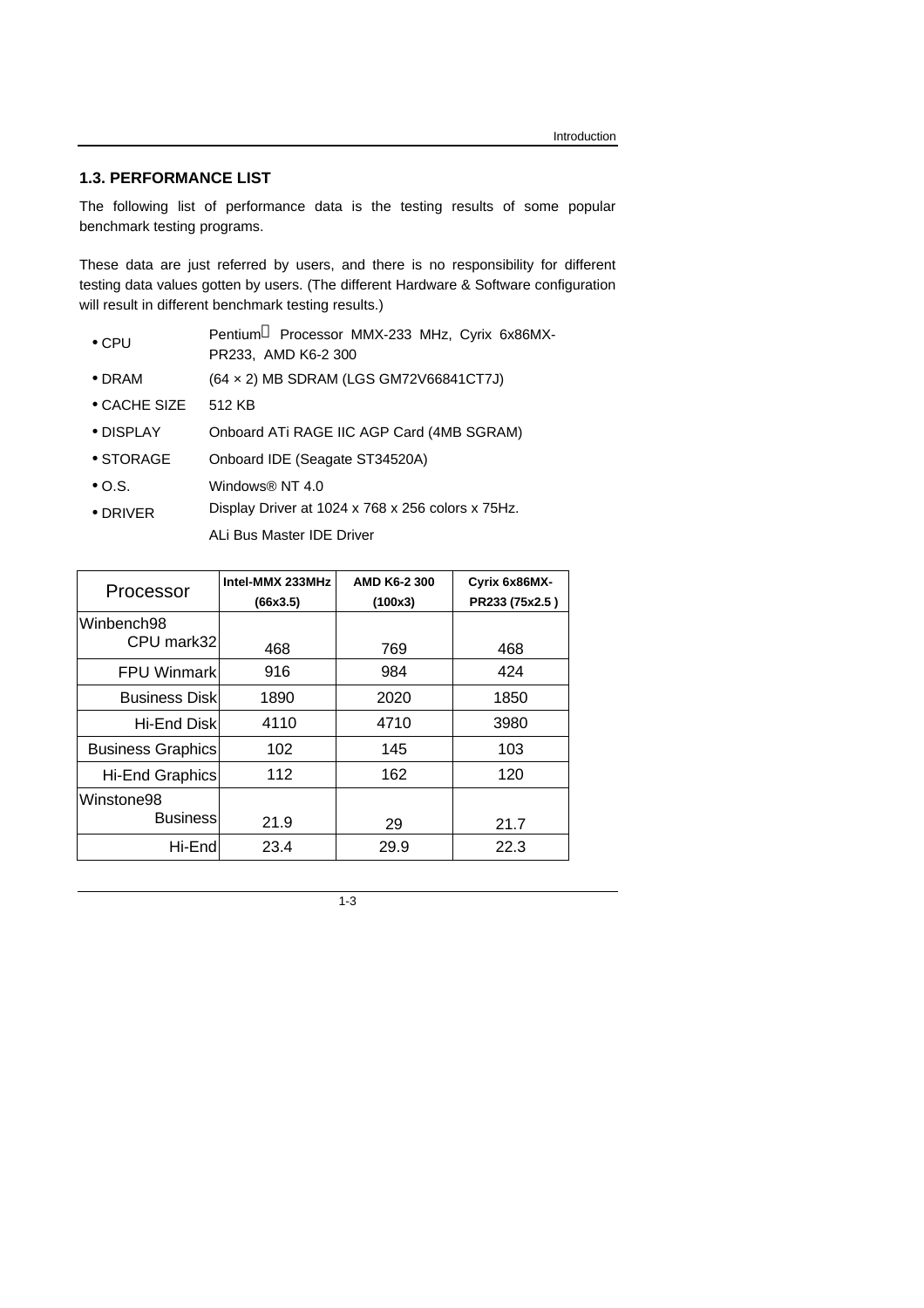# **1.4. BLOCK DIAGRAM**

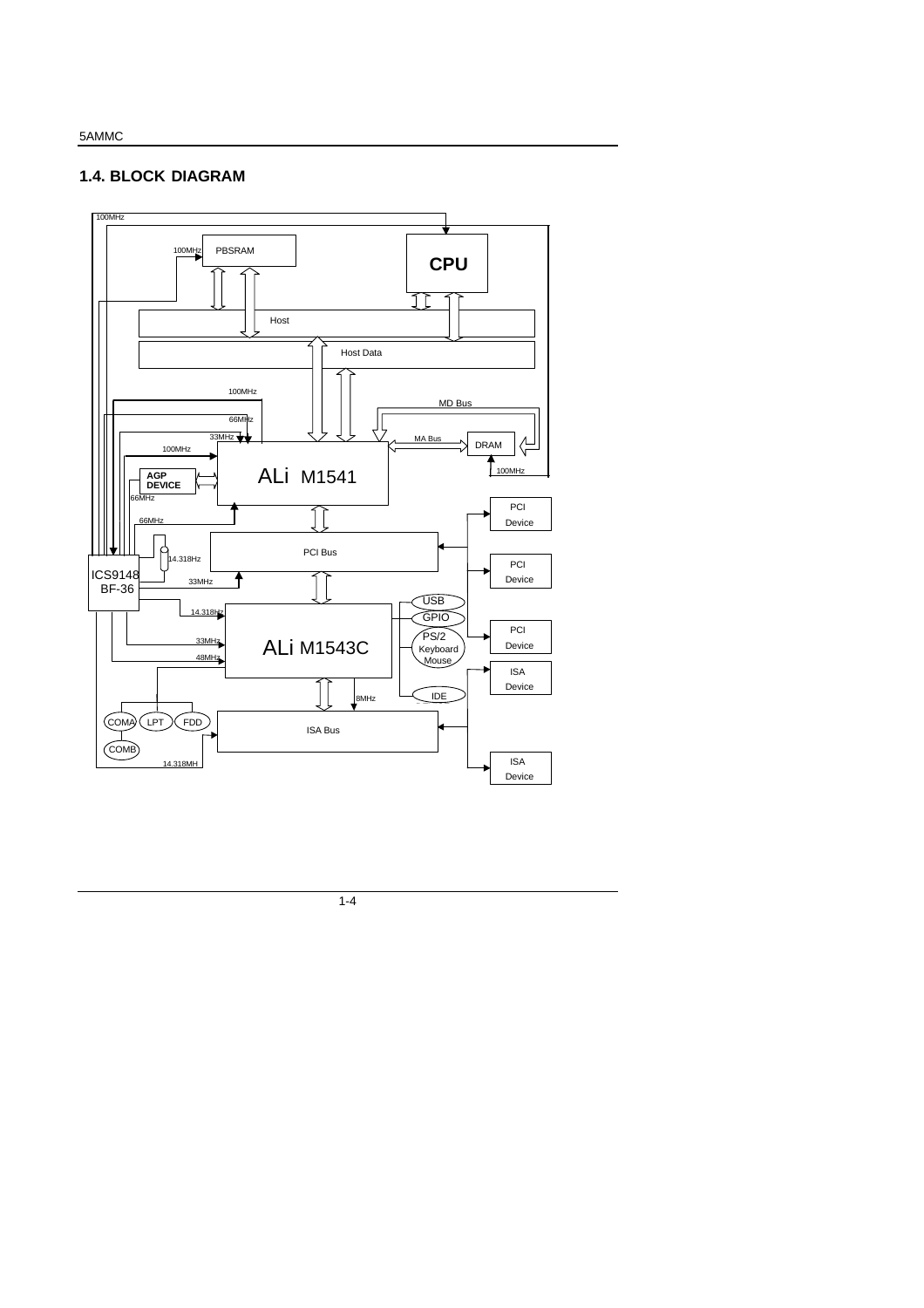#### **1.5. INTRODUCE THE PCI - BUS**

Connecting devices to a CPU local bus can dramatically increase the speed of I/Obound peripherals with only a slight increase in cost over traditional systems.

This price / Performance point has created a vast market potential for local bus products.

The main barrier to this market has been the lack of an accepted standard for local bus peripherals.

Many mainboard and chipset manufactures developed their own local bus implementations, but they are incompatible with each other.

The VL (Video Electronics Standards Association) local bus and PCI (Peripheral Component Interconnect) bus specification was created to end this confusion.

The PCI - bus standard, under development since Jun. 1992, which is designed to bring workstation-level performance to standard PC platform. The PCI - bus removes many of the bottlenecks that have hampered PC for several years.

On the PCI - bus, peripherals operate at the native speed of the computer system, thus enabling data transfer between peripherals and the system at maximum speed.

This performance is critical for bandwidth-constrained devices such as video, multimedia, mass storage, and networking adapters.

PCI - bus standard provides end-users with a low-cost, extendible and portable local bus design, which will allow system and peripherals from different manufactures to work together.

# **1.6. FEATURES**

- □ 32 bits bus transfer mode.
- **Q** Bus Master or Slave access.
- **Q** Memory burst transfer to 132 MB/sec.
- **a** 33 MHz operation speed.
- **q** 10 device loading ability.
- **Q** CPU independent.

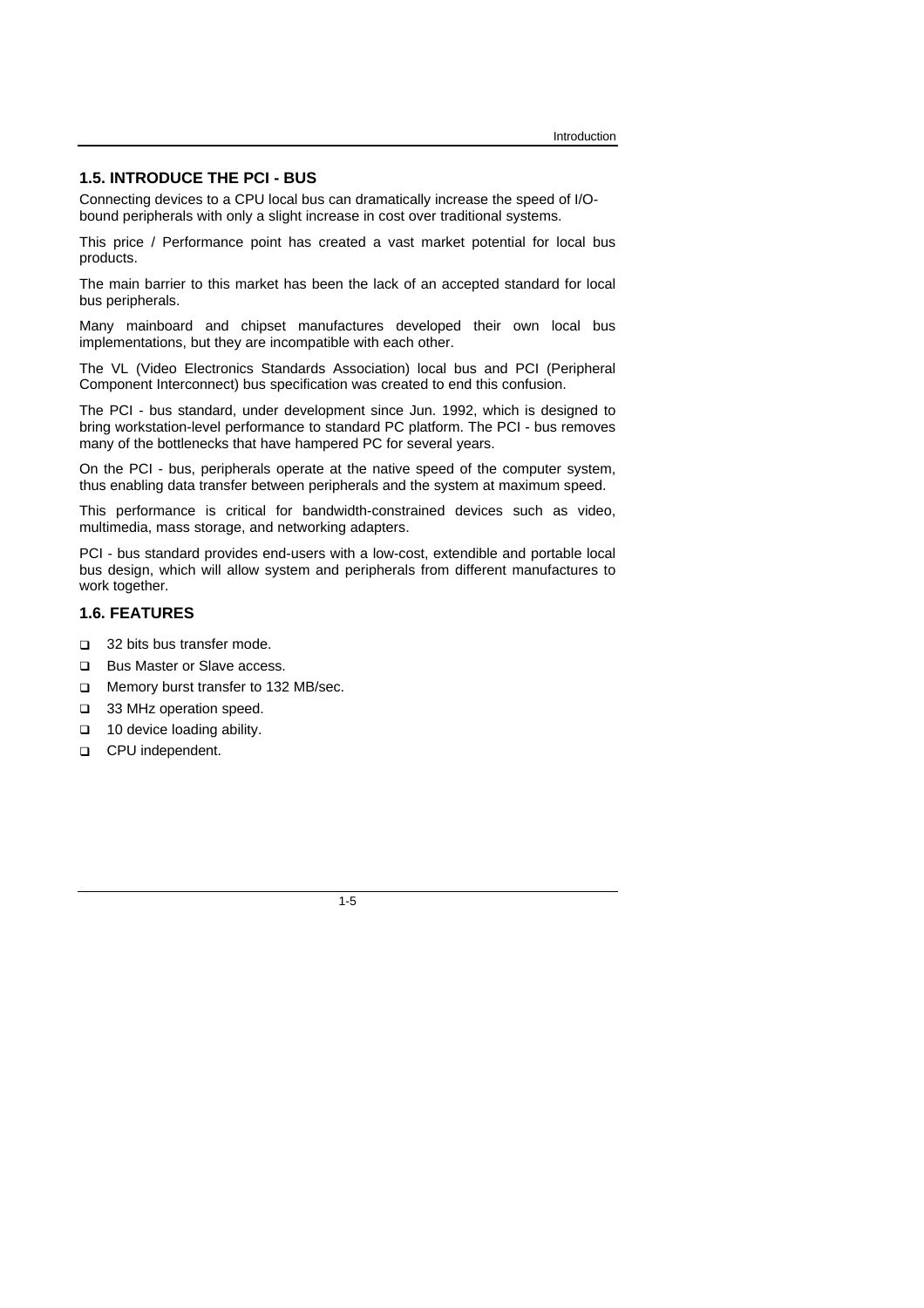# **1.7. What is AGP**

The Accelerated Graphics Port (AGP) is a new port on the Host-To-PCI bridge device that supports an AGP port. The main purpose of the AGP port is to provide fast access to system memory.

The AGP port can be used either as fast PCI port (32-bits at 66MHz vs. 32-bits at 33MHz) or as an AGP port which supports 2x data-rate, a read queue, and side band addressing. When the 2x-data rate is used the port can transmit data at 533Mb/sec  $(66.6*2*4)$ . The read-queue can be used to pipeline reads – removing the effects of the reads-latency. Side band addressing can be used to transmit the data address on a separate line in order to further speed the transaction.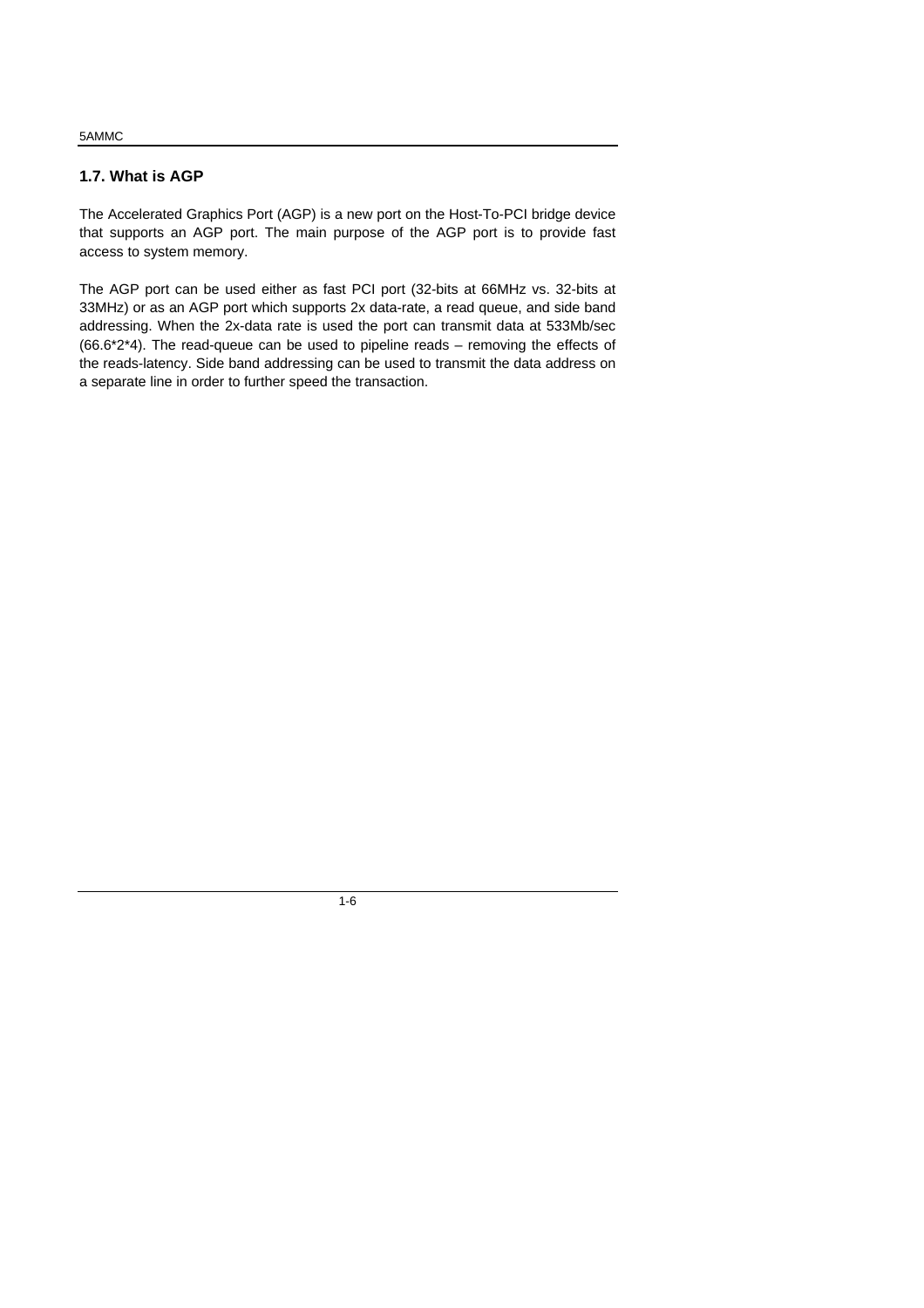# **2. SPECIFICATION**

# **2.1. HARDWARE**

| - Pentium <sup>®</sup> Processor                  |
|---------------------------------------------------|
| 133 / 166 / 200 MHz; MMX(166 / 200 / 233)         |
| – AMD                                             |
| K6 (166 / 200 / 233 / 266 / 300)                  |
| K6-2 (266 / 300 / 333 / 350 / 380 / 400)          |
| - Cyrix / IBM                                     |
| 6x86MX (PR166 / PR200 / PR233 / PR266)            |
| MC -PR300 / PR333                                 |
| $-$ IDT                                           |
| C6-(200 / 225 / 266)                              |
| - 321 pins (socket 7) ZIF white socket on board.  |
| $-3.52V$ / 2.0V-3.5V Dual Power Ready.            |
| - Included in processor.                          |
| - 66 / 75 / 83 / 95 / 100MHz system speed.        |
| - 66 MHz AGP-Bus speed.                           |
| - 33 MHz PCI-Bus speed.                           |
| - 8 MHz AT bus speed.                             |
| - 2 banks 168 pins DIMM module socket on board.   |
| - Use 16 / 32 / 64 / 128 / 256 MB DIMM module     |
| DRAM.                                             |
| $-8 \sim 512$ MB DRAM size.                       |
| - Supports 3.3V SDRAM / EDO type DRAM.            |
| - Supports ECC or Non-ECC type DRAM.              |
| $-16/24/32/64KB$ L1cache included in CPU.         |
| $-512$ KB $2nd$ Level cache on board.             |
| - Supports Write Back cache function for both CPU |
| & on board cache.                                 |
| - 3 xMaster / Slave PCI-BUS Slots.                |
| - 2 x16 bits ISA BUS Slots.                       |
| - 2-channel Enhanced IDE port on board.(Using     |
| IRQ14,15)                                         |
|                                                   |